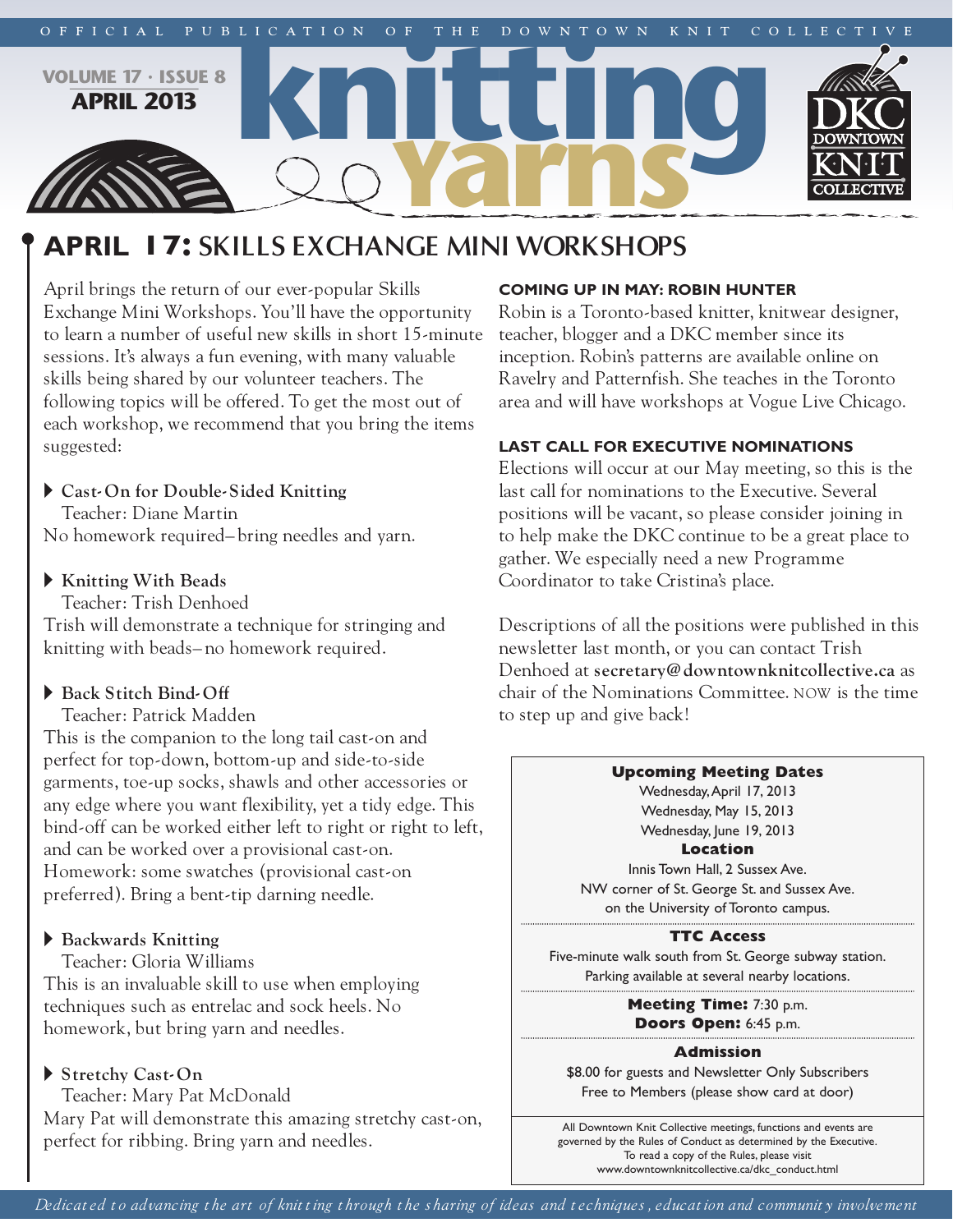## **highLights of the march 2013 meeting** by Heather Brady

Close to a full house was on hand for our March meeting (coincidentally, the international Day of Happinesss). There were eight newbies and about 120 members in attendance.

## **Announcements**

The DKC will be well represented at the Spring CreativFestival (April 26-27), with both Flo Flory and Dr. Knit (Denise Powell) teaching classes.

The Frolic is now just a few weeks away! There are still spots left in some of the workshops. Robin Hunter, Denise Powell, Joan Kass, Kim Hume and Julia Bryant all came up to give a brief synopsis on their Frolic classes.

Edna spoke about World Wide Knit in Public Day. Volunteers are needed, but if no one signs up DKC's involvement is at risk of being cancelled. Two volunteers have now signed on, but more would be better.

Joan (Lovely Lace), Fiona (Twisting with the Cable Girl) and Robin (Band Practice, Buttonhole Boot Camp, Finishing School) are each offering classes at Linda's Craftique in Port Credit. Visit lindascraftique.com for schedule info.

Robin Hunter taught at Eliza's Buttons and Yarn in Barrie.

Robin has two new patterns, so does Fiona. Socks in spring issue of A Needle Pulling Thread.

Trish Denhoed spoke about the upcoming Executive Elections. There are always things that can be improved and changed–we need volunteers to make it happen! As the newest exec member, Trish says she's learned a lot and it's been a very interesting year with lots of new opportunities. NO ONE has yet offered to help with the nomination committee. Mary Pat agreed to assist, and has started asking around. This is a good start, but the election is in May so this really needs to be nailed down soon!

#### **Show & Tell**

Flo Flory showed a beaded lace bracelet. She was working on a copy of a pattern from the early 90s for a bulky sweater, and it occurred to her the stitch pattern would make a perfect bracelet. She was right!

Trish showed two beaded "Bergamo" sweaters– one a pullover she made 25 years ago, and one brand new. The old one was starting to get a little out of shape, so Trish decided she wanted to make it again. This time she used Heritage Silk sock yarn to make a fire-engine red cardigan version.

Karen Wold showed a sweater made of yarn with lovely lumpy bits. It's plain knit, but gives a definite bobble-like effect. The yarn is called Gedifra Tradition. She also showed an "Eco Vest" from the book *Knitting Green* by Ann Budd, made from two balls of Cascade. Construction is very interesting– knit to the armpits in one piece, then divided, stitches picked up and knit sideways.

Julia Bryant showed a very cool purse in Tunisian crochet. She said she and Mary Pat were looking through her stash and found an assortment of odds and ends that coordinated perfectly. Julia says that the great thing about looking through your own stash is that you're guaranteed to love the colours you find.

Elizabeth Hilton showed a couple of hats using Mairi's pattern for two ended knitting (twist as you knit). She says they were both very fun to knit, and the warmest hats in the whole world.

Cristina Simionovici is a member of the Fictionistas group on Ravelry, and was paired up with mystery author Judith Alguire. Cristina knit her a Runway Vest with no frills and no lace in keeping with Judith's own personal style, to be mailed off after the meeting. What a cool project!

Sammy Vilks brought back a ton of yarns from a factory in Latvia and made a number of cell phone bags using Latvian mitten patterns. Having discovered bead knitting about a month ago, she also took a beaded cuff from a Latvian mitten and turned it into wristlets– quite stunning, with beads forming the diamonds and zig zag patterns. She also made an aroundthe-neck cell phone case with close to 1000 beads that is as good as jewellery as far as Sammy's concerned!

#### **Raffle**

Speaker Michelle drew for prizes, saying she might as well make herself useful. A skein of Patons lace sequin yarn was won by Judi Hanninen. Judi hit the jackpot once again, winning a skein of Handmaiden Silk moments later. A hand-made indigo woven scarf was won by Catherine Dowell.

#### **Guest Speaker**

Designer and DKC member Michelle Porter was our March guest speaker. Cristina referred to her as a "young designer" although she's now been working in the industry over 20 years, and started knitting at age six. Michelle comes from New Brunswick (St. Stephen, to be exact) and says knitting is very big there– everyone knits

Michelle creates designs for yarn companies, and has gained a real feel for all the ins and outs, and knows what knitters and yarn suppliers are looking for. Technically a freelance designer, she works from home and takes on assignments from various yarn companies. Her main client is Diamond Yarns, and they bring in yarn labels and sell them to yarn stores. Many yarn brands you'll recognize fall under their umbrella, including Debbie Bliss and Noro, as well as their own Diamond "house brand". Michelle also has her own design label, Fondle Patterns (**fondlepatterns.com**), and offers dozens of her own designs for extremely reasonable prices–most are \$6. She says she designs things she herself would want to wear, then types up the patterns and sells them. They're also available through Patternfish and Ravelry.

If the patterns she's designing are for yarn companies, they become printed leaflets and get distributed with the yarns. Michelle usually designs garments with the career woman in mind, both for business and casual life. She tends towards body-conscious designs, and prefers clean, unfussy lines. Her goal is to create wardrobe staples that knit up quickly without fuss, and stitch patterns that are easy to knit and memorize (nothing too decorative, complicated or timeconsuming). She designs for a wide variety of sizes, typically ranging from small to 3XL. She always has different figure types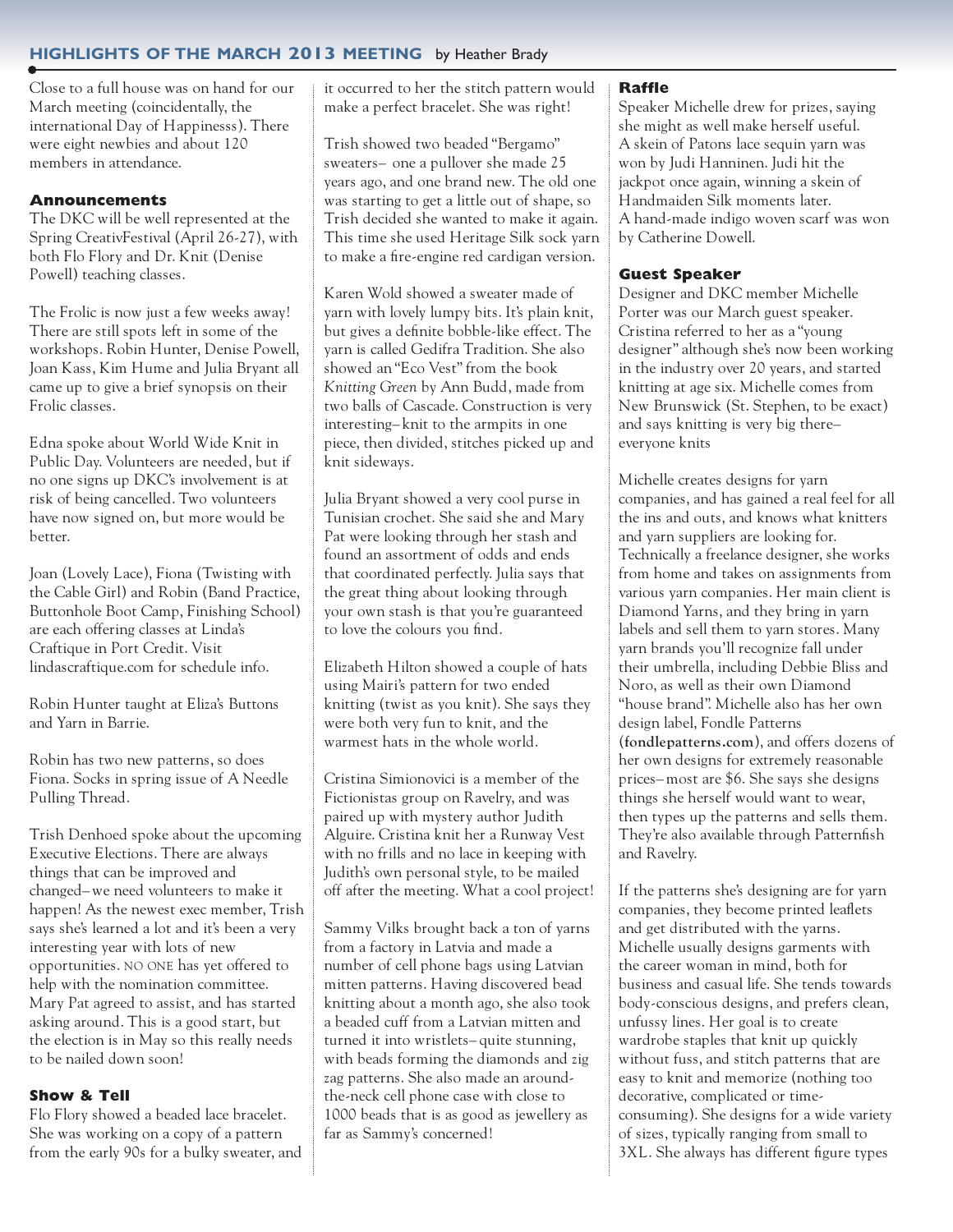in mind while designing. Above all, Michelle wants knitters to succeed! She wants us to be done, be happy, and then go back and buy more yarn. Above all, this is the goal of the garment– not to sell patterns, but to sell yarn and to support yarn lines for the company in question. Her designs show off what the yarn can do– the texture, the colours, the stripes. The pattern must make the yarn shine.

When designing around a yarn store's inventory, Michelle has to take into consideration how many balls a particular pattern is going to take. For example, she can't design something that uses 30 balls, as the average LYS will not usually stock that many. Even in the 3XL sizes, she can't go too wild. She's also restricted to only three pages, which can be tricky (and yes, this includes the schematic). Repeating stitch patterns help save space on paper as well as being easier to memorize.

Diamond Luxury Collection is Diamond's own house brand. Michelle started working with Diamond because she had worked with so many of the yarns before–mostly European yarns that didn't have accompanying patterns. When Diamond picked up the yarns, they needed all new patterns created. Part of her job also involves giving photoshoot support for the patterns she's created. Michelle says it's amazing how often the model will put the sweater on backwards, or her hair will be covering the neckband or another key feature. It's very important for a knitter to be present on the photoshoot! An audience member asked–what happens to the test garments when photography is done? They get boxed up and go on the road as part of trade show displays with pieces from other designers. Michelle's designs get out and see the world.

Michelle has the enviable task of testing new yarns that no one has seen before, and sending samples back to the company. The garments she creates helps them decide which lines they'll be carrying. She showed many photos of amazingly thick, lumpy and colourful yarns under the Manos Artesanas label, and what she made with them (hats, stoles and scarves). She then converted her samples into patterns, and they were taken on the road by the yarn reps. Some of the yarns in question

include chunky Copitos and think-andthin Dancing Queen (a yarn which features small wooly flowers here and there in the skein). Michelle even came up with some small accessories to help use up the remainder of the skeins– quite an exercise in creative thinking.

You've no doubt heard of Mirasol– another yarn brand under the Diamond umbrella. One great aspect of the line is that part of the proceeds go to the education of Peruvian shepherds' children. Mirasol decided to undertake a new approach in 2012, and put together a design team including Michelle and two other designers. The team had one month to produce full-colour sketches for salespeople to take to stores along with swatches, without ever having laid eyes on the actual yarn. As it turned out, Michelle's quick sketches using Crayolas turned out to look quite a bit like the finished garments, to her great relief!

Knitwear designers generally work a year ahead, and the restrictions they're given (like number of skeins they're allowed to use, and the types of garments required) often call for very creative solutions. The yarn itself often presents challenges of its own–Michelle showed one tubular, i-cordlike yarn that she likened to knitting with a cloud. The test sweater, though ripped out and re-knit many times, unfortunately still gave the rather undesirable appearance of "boobs on the back". Michelle's second approach was a huge improvement– plain knit with an attached cabled capelet that was really quite stunning. The model loved it too, which was a great sign for the distributor.

Michelle showed many slides of her designs, as well as having a table full of garments on display. The audience was very appreciative, and no wonder–many of the garments are real show-stoppers. DKC members also lucked out by getting a sneak peek at new yarns, many of which won't be available until the fall lines come out. New Mirasol yarn SAMI has long, tweedy colour transitions and is really quite beautiful. Michelle's Crossover Vest highlighted the colour changes dramatically. Her SAMI knot-front pullover was also very impressive (and one of Michelle's favourite designs).

What's Michelle working on right now? The Diamond Luxury Collection for Fall needs to be finished by Frolic time! Right now she's working with Pima Lino Lace and a new (and so far nameless) yarn made of baby llama which she says is absolutely divine.

Michelle says Winter 2013 is going to be great. Bramble stich, cables, stripes, and lots of drape– start looking for the patterns starting around August or September (salespeople will start seeing them in April). They will then prepare their pitches and make presentations to yarn stores. Mills haven't even started producing yet, they're waiting to see how big the order is going to be.

An audience member asked Michelle who does her knitting. She does almost all of it herself, but has a really good friend in Kingston who often helps with the tedious parts, as well as proofreading patterns. When Michelle only has one month to do five sweaters, she really needs to outsource. She's also free to give her opinion on the new yarns she's given, which are often nameless and arrive at her doorstep in large cones. This goes a long way to determining whether or not the yarn will be carried at all. If it's too splitty, hurts her fingers or smells bad, she lets the company know. If she doesn't want to knit with it, chances are, no knitter will!

We'd like to thank Michelle for this fascinating glimpse into the world of pattern drafting and yarn testing. The garments were beautiful, and DKC members flocked to the sample tables afterwards to touch and admire. We're proud to have Michelle as a part of our guild.